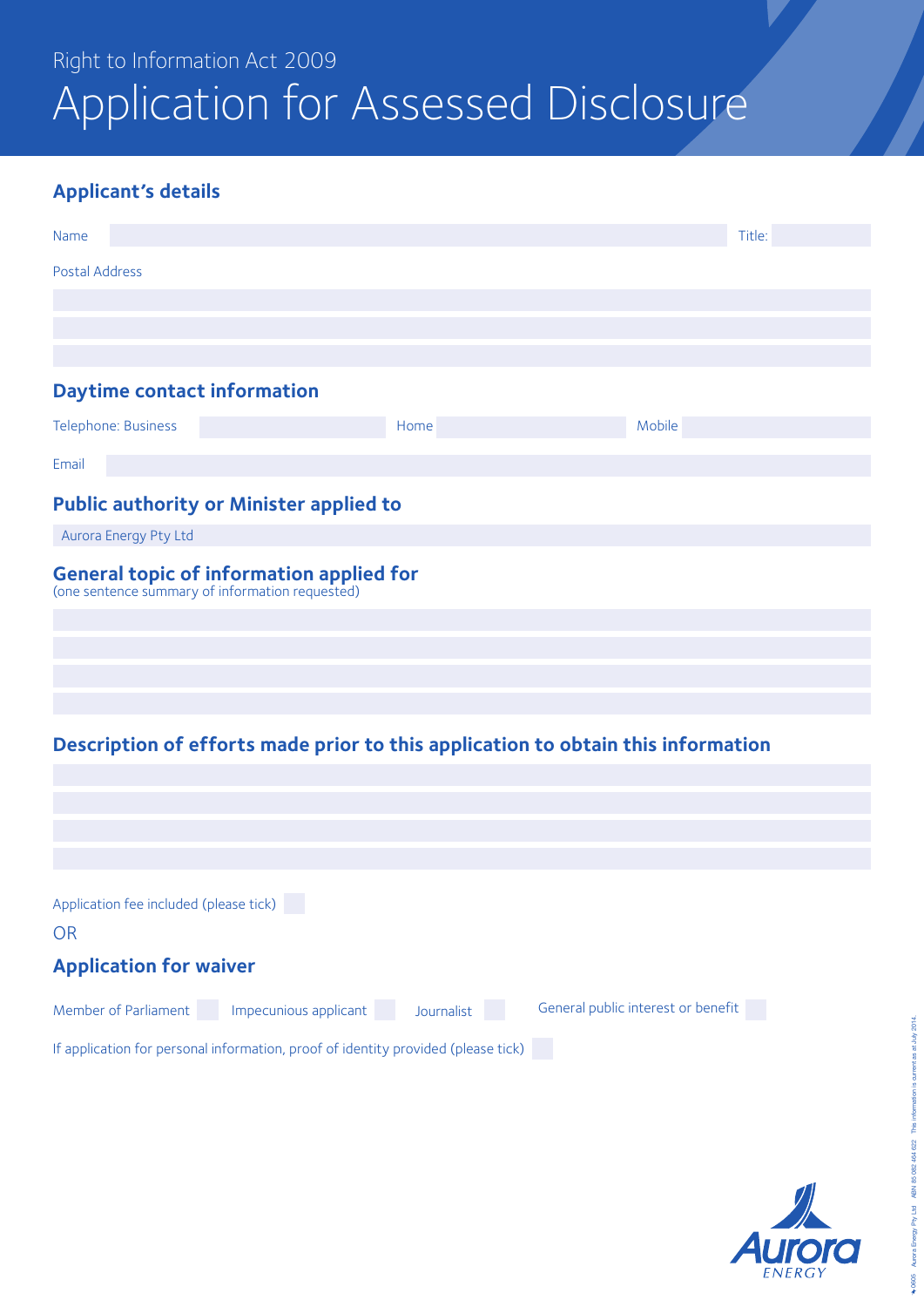|  |  | <b>Details of the information sought</b> |  |
|--|--|------------------------------------------|--|
|--|--|------------------------------------------|--|

|                        | (If there is insufficient room in the space provided please attach further details.) |                   |           |                 |       |  |
|------------------------|--------------------------------------------------------------------------------------|-------------------|-----------|-----------------|-------|--|
| Applicant's Signature: |                                                                                      |                   |           |                 | Date: |  |
|                        |                                                                                      |                   |           |                 |       |  |
| OFFICE USE ONLY        |                                                                                      |                   |           |                 |       |  |
|                        |                                                                                      |                   |           |                 |       |  |
| Date of application:   |                                                                                      | Fee received: Yes | <b>No</b> | Application no: |       |  |
| Response date:         |                                                                                      | File no:          |           |                 |       |  |
|                        |                                                                                      |                   |           |                 |       |  |